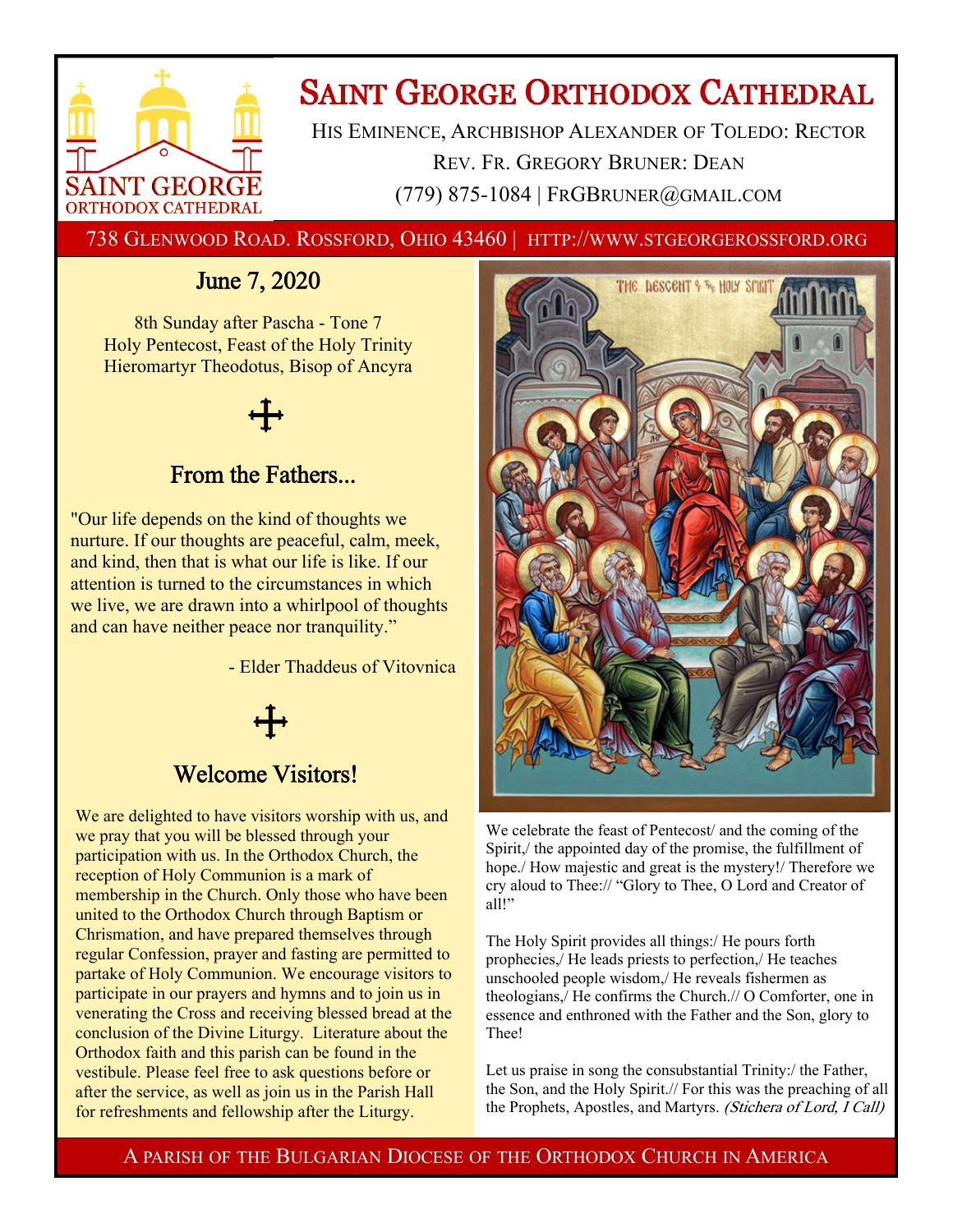### TODAY'S WORSHIP - HYMNS AND SCRIPTURE READINGS

#### Pentecost Troparion in Tone 8

Blessed art Thou, O Christ our God,/ Who hast revealed the fishermen as most wise/ by sending down upon them the Holy Spirit,/ and through them Thou didst draw the world into Thy net.// O Lover of Man, glory to Thee!

Glory to the Father and to the Son and to the Holy Spirit. Now and ever and unto ages of ages. Amen.

#### Pentecost Kontakion in Tone 8

When the Most High came down and confused the tongues,/ He divided the nations;/ but when He distributed the tongues of fire, He called all to unity.// Therefore, with one voice we glorify the All-holy Spirit.

#### Epistle: Acts 2:1-11

When the Day of Pentecost had fully come, they were all with one accord in one place. And suddenly there came a sound from heaven, as of a rushing mighty wind, and it filled the whole house where they were sitting. Then there appeared to them divided tongues, as of fire, and one sat upon each of them. And they were all filled with the Holy Spirit and began to speak with other tongues, as the Spirit gave them utterance.

And there were dwelling in Jerusalem Jews, devout men, from every nation under heaven. And when this sound occurred, the multitude came together, and were confused, because everyone heard them speak in his own language. Then they were all amazed and marveled, saying to one another, "Look, are not all these who speak Galileans? And how is it that we hear, each in our own language in which we were born? Parthians and Medes and Elamites, those dwelling in Mesopotamia, Judea and Cappadocia, Pontus and Asia, Phrygia and Pamphylia, Egypt and the parts of Libya adjoining Cyrene, visitors from Rome, both Jews and proselytes, Cretans and Arabs – we hear them speaking in our own tongues the wonderful works of God."

#### Gospel: John 7:37-52, 8:12

On the last day, that great day of the feast, Jesus stood and cried out, saying, "If anyone thirsts, let him come to Me and drink. He who believes in Me, as the Scripture has said, out of his heart will flow rivers of living water." But this He spoke

concerning the Spirit, whom those believing in Him would receive; for the Holy Spirit was not yet given, because Jesus was not yet glorified.

Therefore many from the crowd, when they heard this saying, said, "Truly this is the Prophet." Others said, "This is the Christ." But some said, "Will the Christ come out of Galilee? Has not the Scripture said that the Christ comes from the seed of David and from the town of Bethlehem, where David was?" So there was a division among the people because of Him. Now some of them wanted to take Him, but no one laid hands on Him.

Then the officers came to the chief priests and Pharisees, who said to them, "Why have you not brought Him?" The officers answered, "No man ever spoke like this Man!" Then the Pharisees answered them, "Are you also deceived? Have any of the rulers or the Pharisees believed in Him? But this crowd that does not know the law is accursed."

Nicodemus (he who came to Jesus by night, being one of them) said to them, "Does our law judge a man before it hears him and knows what he is doing?" They answered and said to him, "Are you also from Galilee? Search and look, for no prophet has arisen out of Galilee."

Then Jesus spoke to them again, saying, "I am the light of the world. He who follows Me shall not walk in darkness, but have the light of life."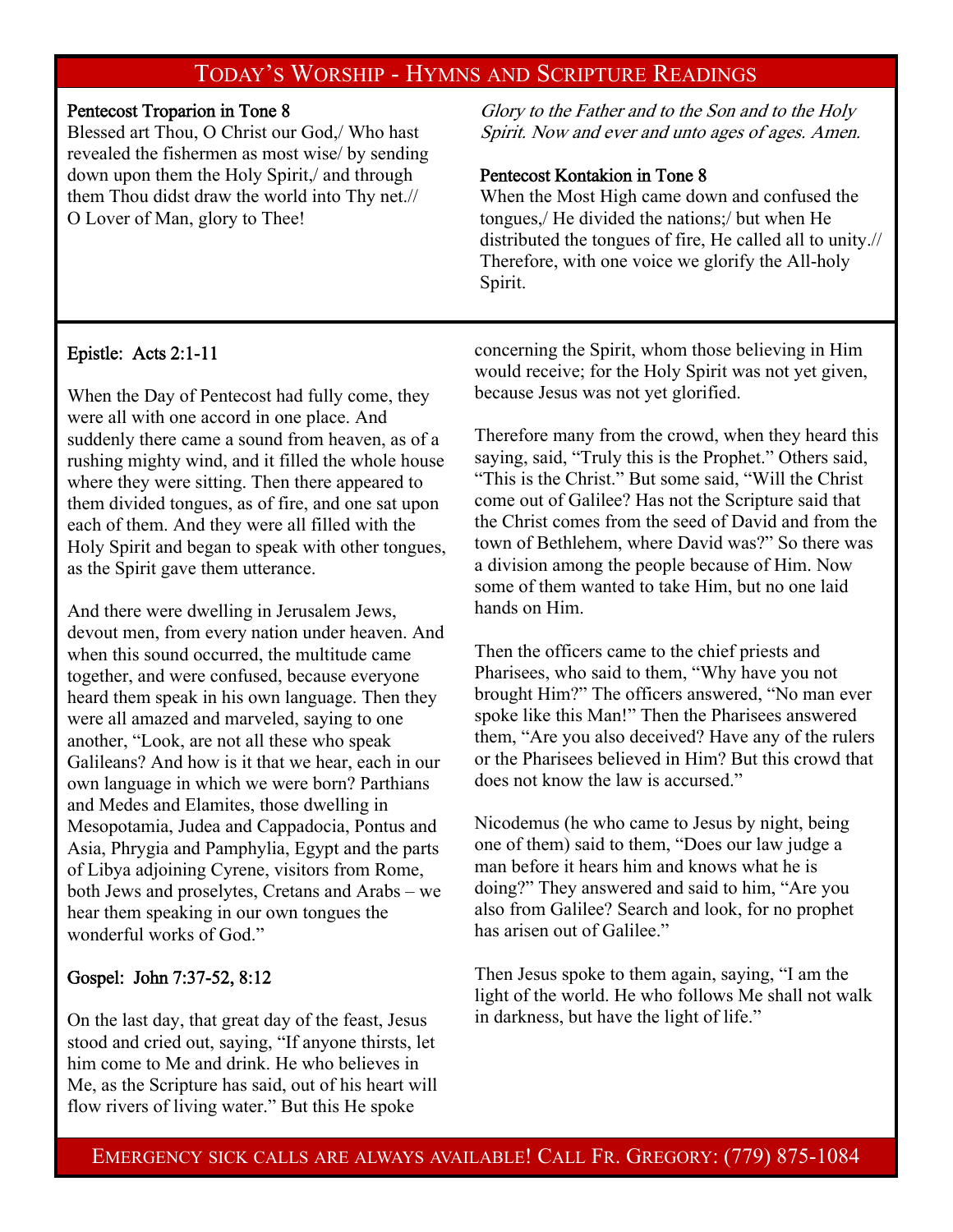### THIS WEEK AND LIFE IN CHRIST

Sunday, June 7th 10:00 AM Divine Liturgy (Livestream and In Person) 11:30 AM Kneeling Vespers (Livestream and In Person) 8th Sunday of Pascha

Holy Pentecost. Feast of the Holy Trinity Hieromatyr Theodotus, Bishop of Ancyra Acts 2:1-11, John 7:37-52, 8:12

#### Monday, June 8th

-

Day of the Holy Spirit Translation of the Relics of Greatmartyr Theodore St. Ephraim, Patriarch of Antioch Ephesians 5:9-19, Matthew 18:10-20

#### Tuesday, June 9th 6:30 PM Parish Council (Online)

Third Day of the Trinity St. Cyril, Archbishop of Alexandria Romans 1:1-7, 13-17, Matthew 4:25-5:13

### Wednesday, June 10th

8:00 PM Growing Young (Online) Afterfeast of Pentecost Hieromartyr Timothy, Bishop of Prussa Romans 1:18-27, Matthew 5:20-26

#### Thursday, June 11th

-

<sup>-</sup>

Afterfeast of Pentecost Holy Apostles Bartholomew and Barnabas St. Luke of Simferopol and Crimea Romans 1:28-2:8, Acts 11:19-26, 29-30 Matthew 5:27-32, Luke 10:16-21

#### Friday, June 12th

Afterfeast of Pentecost Ven. Onuphrius the Great Romans 2:14-29, Matthew 5:33-41

#### Saturday, June 13th 5:00 PM Great Vespers (Livestream and In Person)

Leavetaking of Pentecost Martyr Aquilina of Byblos in Syria Ven. Nun Alexandra of Diveyevo Romans 1:7-12, Matthew 5:42-48

#### Sunday, June 14th 10:00 AM Divine Liturgy (Livestream and In Person) Sunday of All Saints

Prophet Elisha Hebrews 11:33-12:2, Matthew 10:32-33, 37-38, 19:27-30

#### The Trinity



Pentecost is also the Feast of the Holy Trinity. It's a good day to consider this question: How can God be One and Undivided, as Christians claim, and at the same time be three distinct Persons, as Christians also claim?

Part of the answer is that this is how God has shown Himself to be in Scripture, both the Old and New Testaments. The Book of Genesis is one example. The second verse of the book says that "the Spirit of God was moving

over the face of the waters" at the time of creation.

Then, in 1:26, God says, "Let us make man in our image, according to our likeness." This verse with its plural "our" is what the Gospel writer John is referring to when he writes, "All things were made though Him, and without Him nothing was made that was made" (1:3). John is describing Jesus Christ, the Word of God, as co-creator with the Father.

So the Bible clearly establishes the Father, Son and Holy Spirit as the three Persons of the Trinity. Yet some Biblical commentators contend that when God speaks in Genesis about making man "in our image" He is addressing not Christ, but the beings who surround Him in heaven, the members of the heavenly court.

This contention doesn't really make sense. The angels and the beings around God are still created by Him. They can bear His image, but they cannot share it as His equals by nature any more than we can. They too are creatures, even though they are privileged to stand before their Maker in heaven.

Father Alexander Schmemann, writing about the Creed in "Celebration of Faith" Volume I, gives the other part of the answer. He says that God MUST be a Trinity of Persons:

"We believe in one God, but not in a God who is alone, not in a God who is self-centered, not in a God who lives in and for Himself. God is love, Christianity says. But to love is to be turned towards the Other, and at its most exalted, to love is to surrender to Him. The Father, says the Gospel, loves the Son and gives everything to Him. The Son, says the Gospel, loves the Father and gives Himself totally to Him. Finally, the Holy Spirit is this gift of love itself, this love itself as gift, joy, fullness, existence, thirst and quenching of thirst, giving and receiving.

And through this love, through this giving, God creates the world, calls each of us into life, makes each of us beloved and bestows His love, His Spirit, so that each can partake of divine Life. Thus we pray to the Spirit: 'Come and abide in us'...And in answer He comes to abide in us, to lead us, as Christ promised, into all truth...to give us eternal life.

This then is the radiant mystery of Christian faith, the mystery of God who is Trinity, the God who is Love."

HAVE A QUESTION OR NEED TO CHAT? CALL OR EMAIL FR. GREGORY.